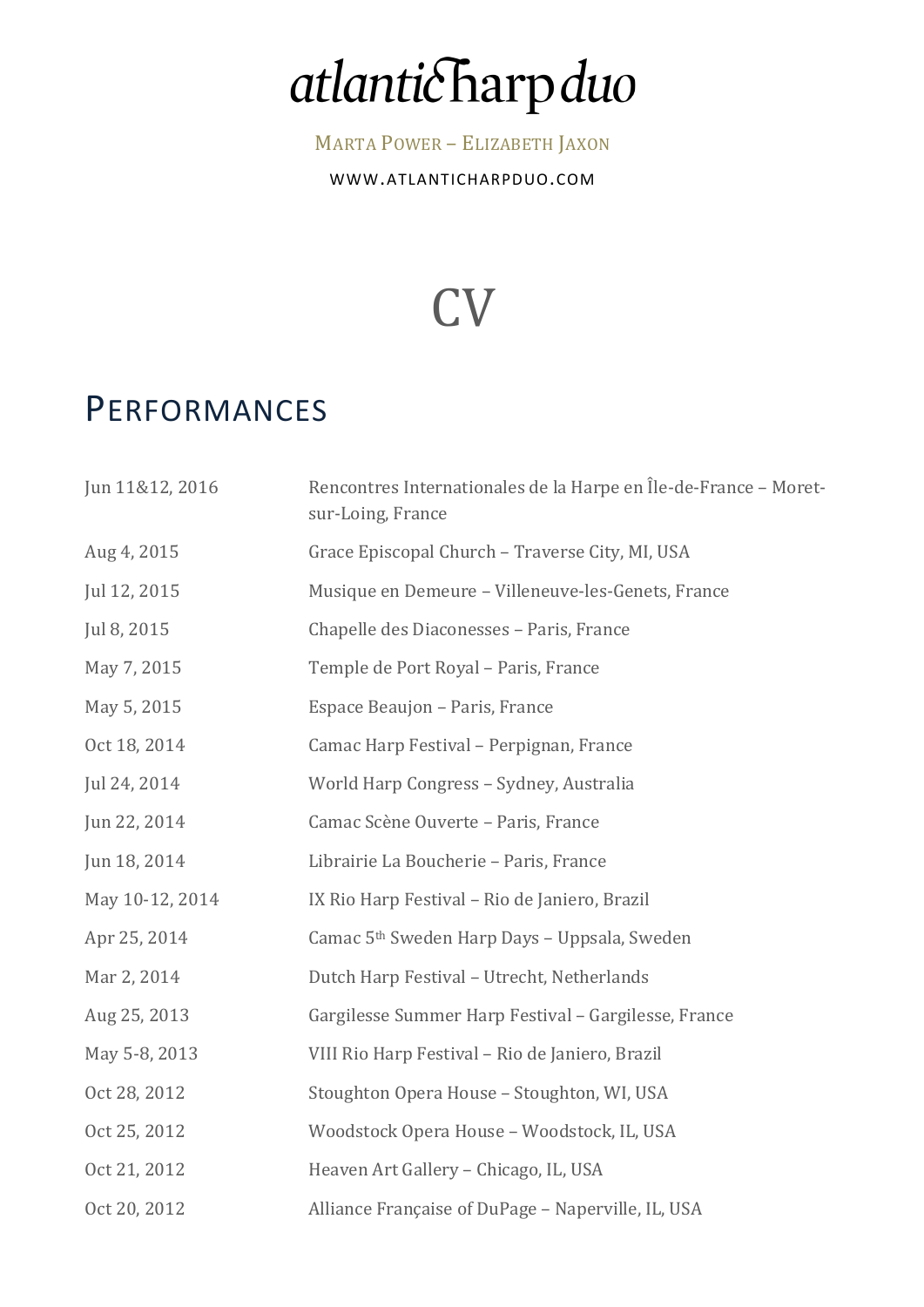| May 10 & 11, 2012                    | VII Rio Harp Festival - Rio de Janiero, Brazil                             |
|--------------------------------------|----------------------------------------------------------------------------|
| Apr 11, 2012                         | La Chapelle des Diaconesses - Paris, France                                |
| Apr 1, 2012                          | Dutch Harp Festival - Utrecht, Netherlands                                 |
| Nov 20, 2011                         | Benefit Concert, Espace Camac - Paris, France                              |
| Oct 22, 2011                         | Baker's Church - St. Charles, IL, USA                                      |
| Apr 29, 2011                         | Eglise Réformée de l'Annonciation - Paris, France                          |
| Apr 5 & 27, 2011                     | Théâtre de l'Île Saint Louis Paul Rey - Paris, France                      |
| Feb 24, 2011                         | Mahidol University, College of Music - Bangkok, Thailand                   |
| Oct 17, 2010                         | Église Saint Martin de Triel - Triel-sur-Seine, France                     |
| Sept 26, 2010                        | Harfa w Zamku, Castle of Bielsko - Bielsko Biała, Poland                   |
| Sept 25, 2010                        | 3 <sup>rd</sup> International Harp Festival - Katowice, Poland             |
| Sept 15, 2010                        | Chopin Park Auditorium - Chicago, IL, USA                                  |
| Sept 12, 2010                        | Smith Memorial Hall, University of Illinois - Urbana, IL, USA              |
| Sept 3 & 5, 2010                     | The Windings - St. Charles, IL, USA                                        |
| Aug 13, 2010                         | Central United Methodist Church - Traverse City, MI, USA                   |
| Feb 13, May 21, 2010<br>Nov 25, 2009 | Théâtre de l'Île Saint Louis Paul Rey - Paris, France                      |
| Dec 15, 2009                         | Église Réformée de Passy Annonciation - Paris, France                      |
| Sept 15 - Oct 3, 2009                | Fables by Jean de la Fontaine, Théâtre de Nesle - Paris, France            |
| Sept 8-12, 2009                      | Fables by Jean de la Fontaine, Théâtre du Tambour Royal - Paris,<br>France |
| July 25, 2009                        | Congregational Summer Assembly - Frankfort, MI, USA                        |
| June 14, 2009                        | Bernard Andrès Concert, Espace Camac - Paris, France                       |
| Feb 28, Apr 25,<br>Mar 1, 2009       | Fables by Jean de la Fontaine, Musée Carnavalet - Paris, France            |
| Oct 7, 2008                          | Concert de midi et demi, Salle Cortot - Paris, France                      |
| Jan 4, 2008                          | Woodstock Opera House - Woodstock, IL, USA                                 |
| Jan 2, 2008                          | Heaven Art Gallery - Chicago, IL, USA                                      |
| Dec, 2007                            | Ateliers Camac - Paris, France                                             |
| Sept 7, 2007                         | Radziejowice Castle - Radziejowice, Poland                                 |
| Aug 10, 2007                         | Glen Lake Community Reformed Church - Glen Arbor, MI, USA                  |
| July 31, 2007                        | Grace Episcopal Church - Traverse City, MI, USA                            |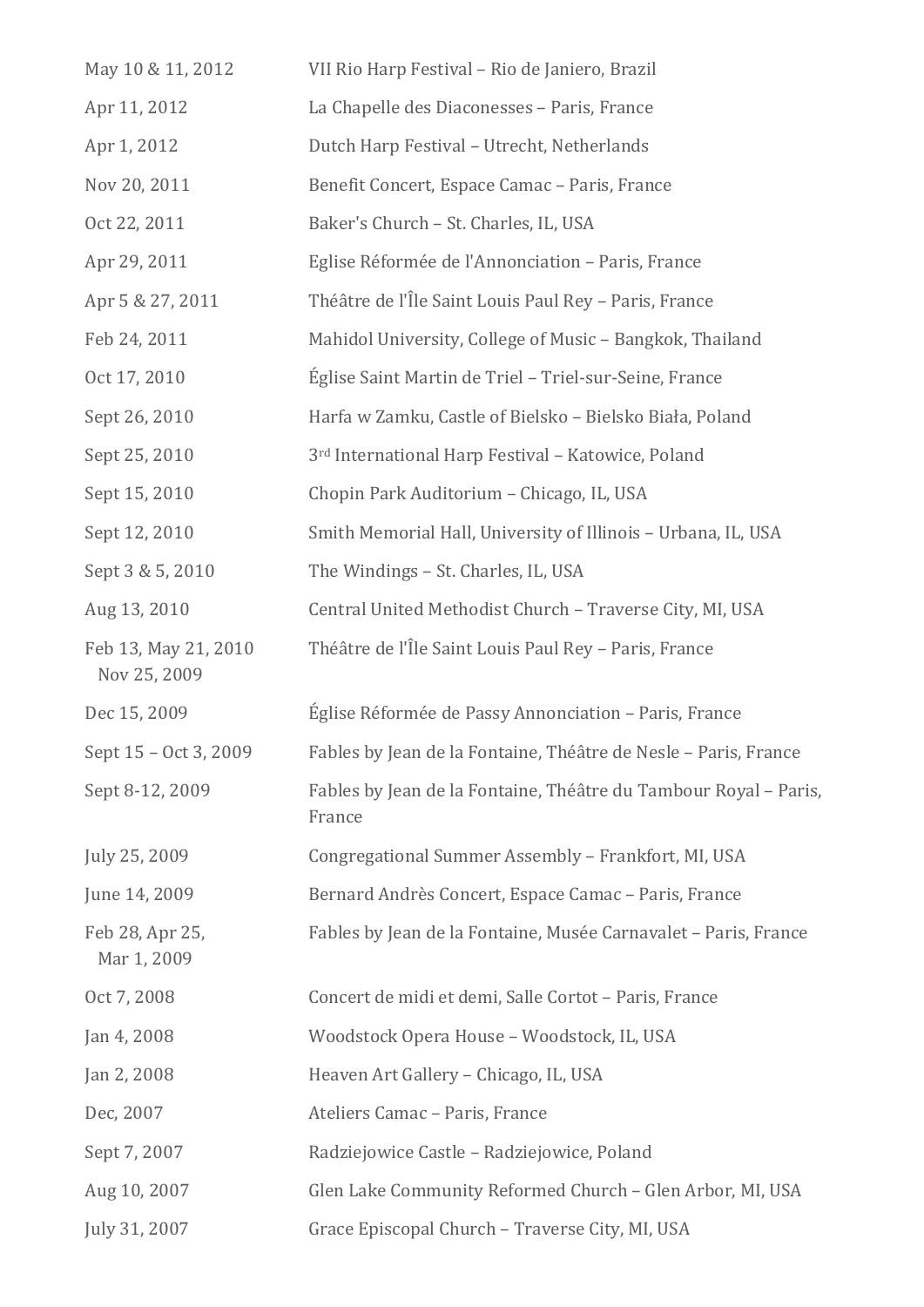| July 30, 2007 | Traverse City Film Festival - Traverse City, MI, USA  |
|---------------|-------------------------------------------------------|
| Apr 15, 2007  | Cathédrale Sainte-Croix des Arméniens - Paris, France |